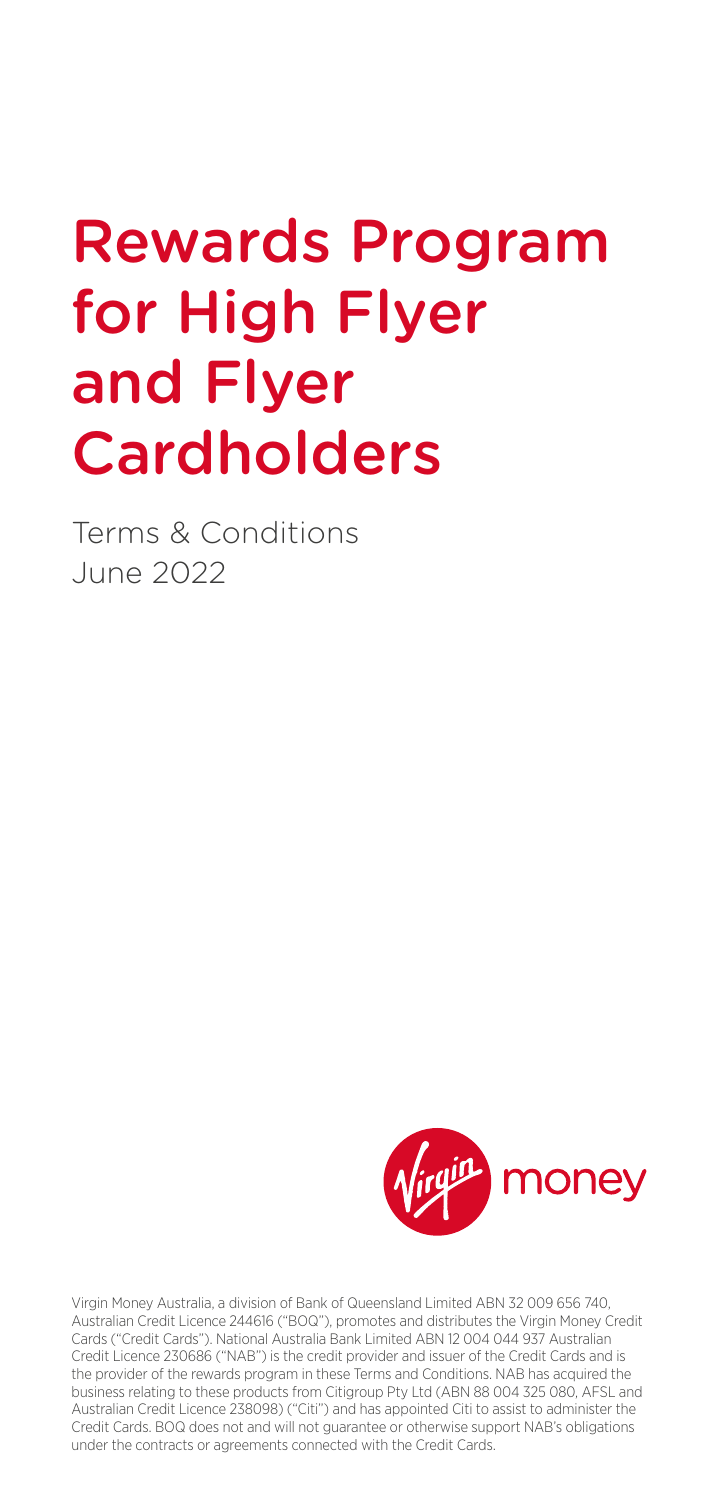#### **Contents**

|    | 1. Meaning of Words                              | 4  |
|----|--------------------------------------------------|----|
| 2. | Participation                                    | 6  |
| 3. | <b>Accumulation of Points</b>                    | 8  |
| 4. | Duration and Loss of Velocity Points             | 9  |
| 5. | <b>Earning Velocity Points</b>                   | 10 |
| 6. | Additional Conditions for the<br>Rewards Program | 10 |
| 7. | Disclaimer                                       | 10 |
| 8. | Government Taxes, Duties and Charges             | 11 |
| 9. | General                                          | 11 |
|    | 10. Special Features and Eligibility             | 12 |
|    | 11. Concierge Services                           | 13 |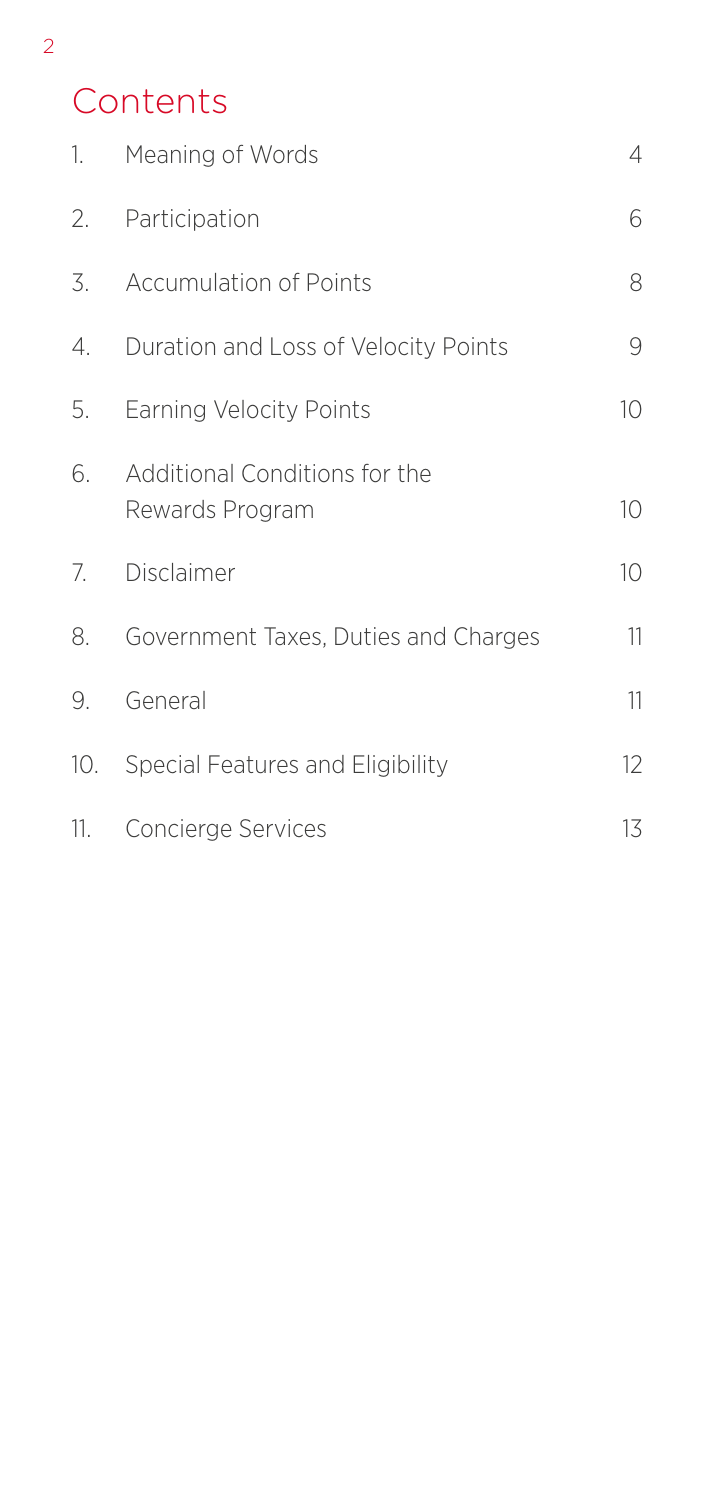#### Introduction

These Terms and Conditions explain how Velocity Points can be earned using your Account. These Terms and Conditions will apply to you if you have been issued with a Card and that Card is used to earn Velocity Points. You accept these Terms and Conditions on first use of your Account or any Card issued in connection with your Account.

Velocity Points are allocated by the Rewards Program under the Velocity Members' Terms and Conditions. These terms are not designed to replace or alter the Velocity Members' Terms and Conditions. If you don't have a copy of the Velocity Members' Terms and Conditions, please visit [velocityfrequentflyer.com](http://www.velocityfrequentflyer.com). Velocity Frequent Flyer is owned and operated by Velocity Rewards Pty Ltd ACN 116 089 448 as trustee of The Loyalty Trust.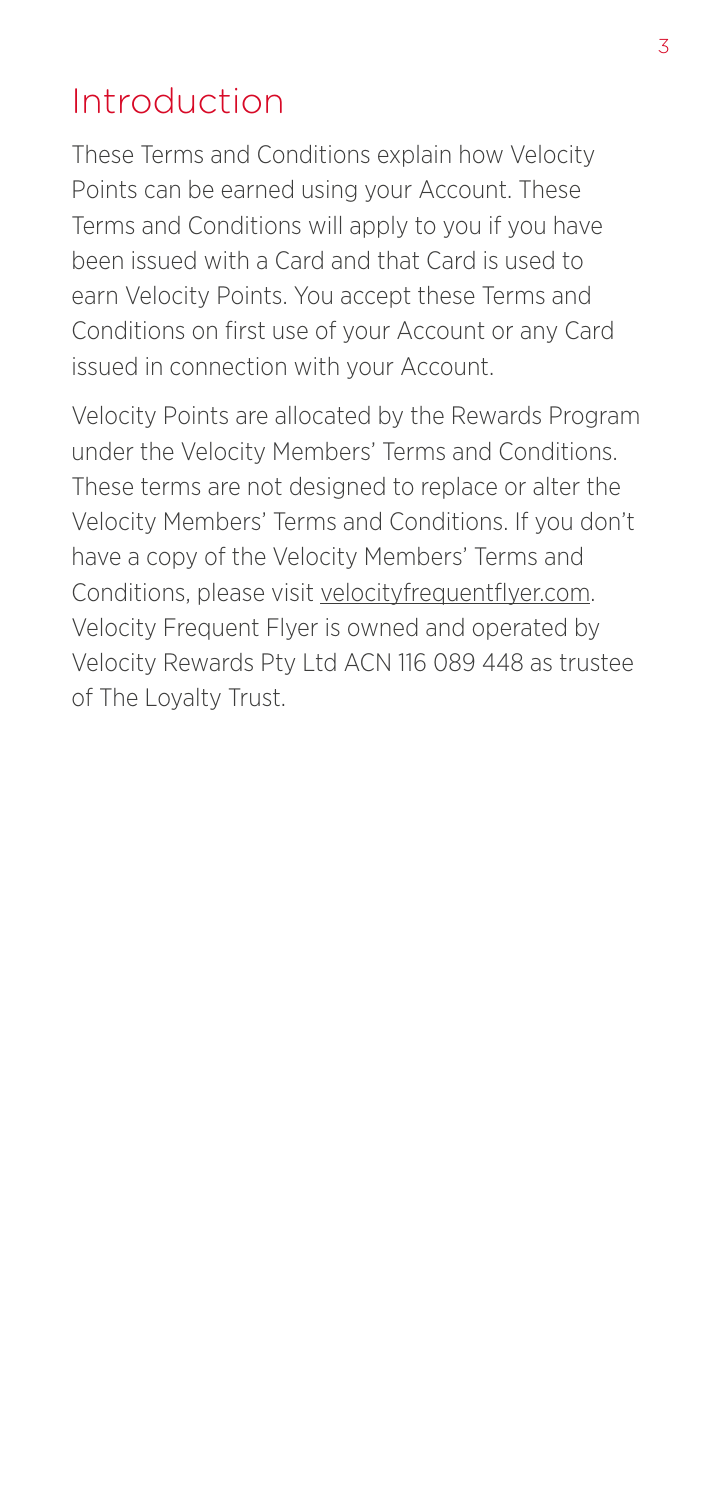# <span id="page-3-0"></span>1. Meaning of Words

When you see these words used in these Terms and Conditions, this is what they mean:

Claims means any actions, suits, arbitrations, demands, verdicts, judgments, dues, costs and claims.

**Concierge Services** means the concierge services provided to Virgin Flyer and Virgin High Flyer Credit Card Cardholders as described in clause 11 of these Terms and Conditions.

**Earn Rate** means the rate at which you earn Velocity Points on Eligible Transactions, as set out in clauses 3.1 and 5.2.

**Eligible Transaction** means any purchase excluding (but not limited to) Cash Advances, Balance Transfers, Special Promotions, BPAY payments, purchases of foreign currency and travellers cheques, transactions made in operating a business, bank fees and charges such as interest and ATM charges and government related transactions. Government related transactions include transactions with government or semi–government entities, or relating to services provided by or in connection with government (for example but not limited to transactions made at Australia Post, payments to the Australian Taxation Office, council rates, motor registries, tolls, parking stations and meters, fares on public transport, fines and court related costs).

Please note that whether or not a transaction is an Eligible Transaction will be determined based on information provided either by the merchant or the relevant financial institution (including information about the type of business conducted by the merchant). This means that, for example, spend with certain merchants may be characterised as spend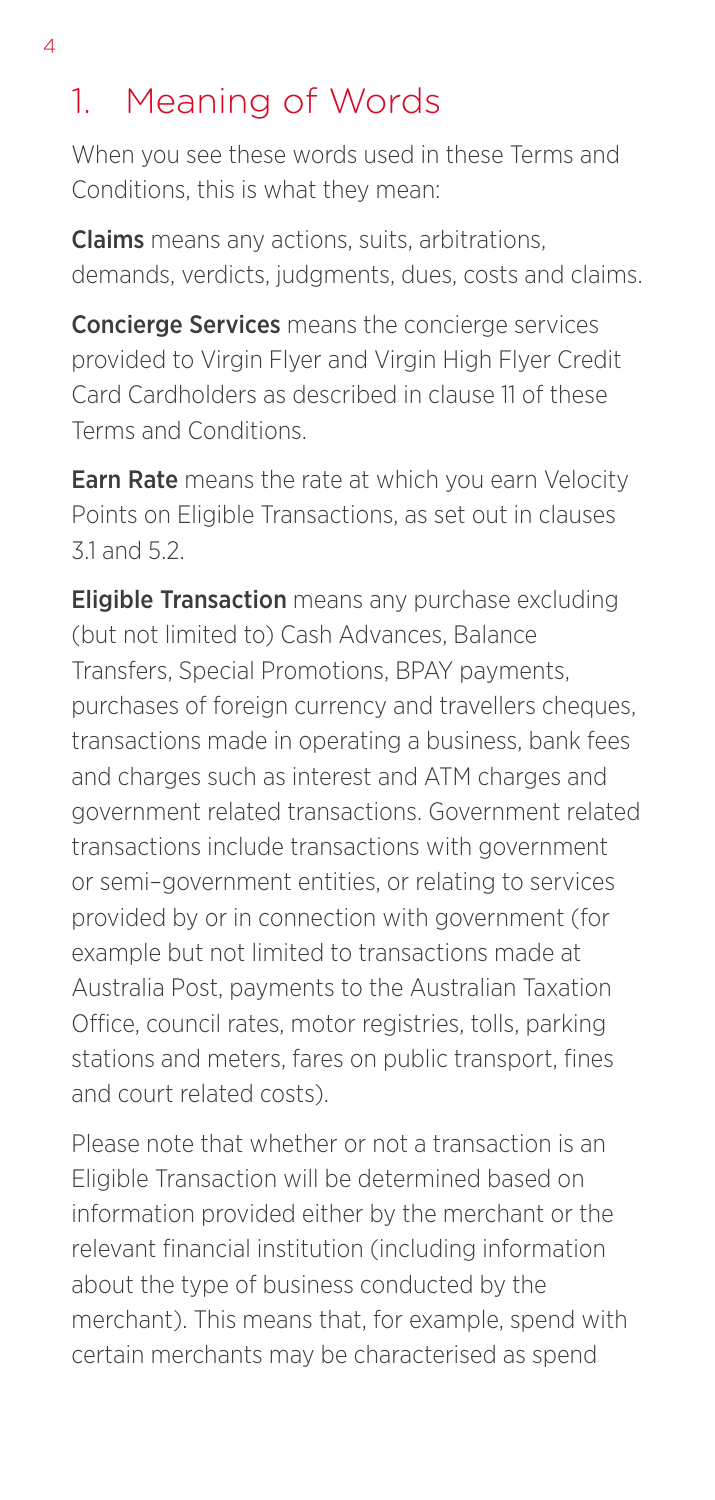with a government related entity and therefore not an Eligible Transaction, even if that merchant is not in fact a government related entity.

**Rewards Program** means the rewards program offered by us and provided in conjunction with the Card as described in these Terms and Conditions and in promotional material as amended from time to time.

Special Feature means any feature or promotional offer related to the Card we identify as a Special Feature, including but not limited to travel benefits provided by Virgin Australia and/or Velocity.

**Velocity** means Velocity Rewards Pty Limited ACN 116 089 448 (a wholly owned subsidiary of Virgin Australia Holdings Limited ACN 100 686 226) as trustee for the Loyalty Trust.

Velocity Account means the Rewards Program Account to which Velocity Points earned by Eligible Transactions will be credited.

Velocity Membership Account Information means your Velocity Membership Number, first name and surname.

Velocity Frequent Flyer means the loyalty program (as amended from time to time) owned by Velocity Rewards Pty Ltd ACN 116 089 448 as trustee of The Loyalty Trust and referred to as Velocity Frequent Flyer.

Velocity Members' Terms and Conditions means the terms and conditions of Velocity Frequent Flyer as amended from time to time and located at [velocityfrequentflyer.com](http://www.velocityfrequentflyer.com).

Velocity Points means the points awarded to the Members in the Rewards Program and subject to the Velocity Members' Terms and Conditions.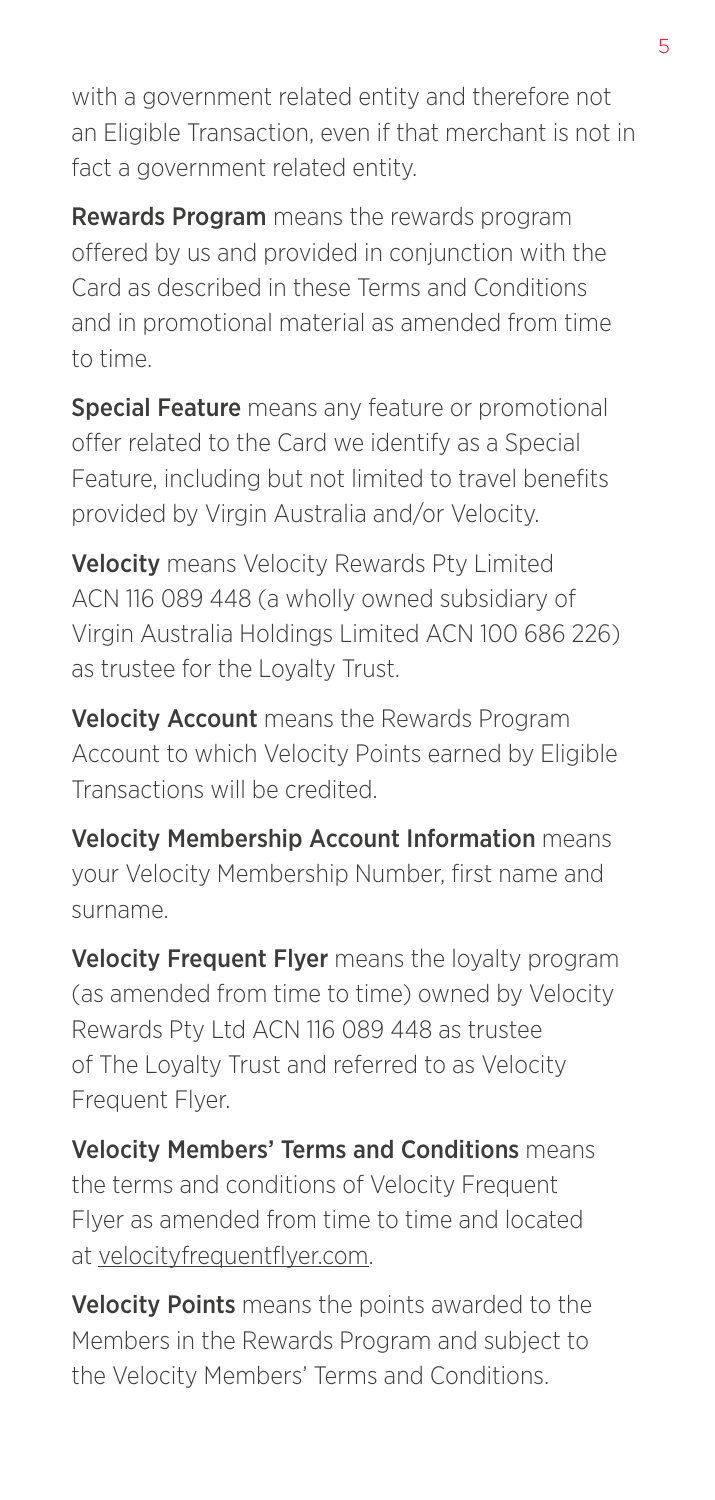<span id="page-5-0"></span>Virgin Australia means collectively Virgin Australia Airlines Pty Limited ABN 36 090 670 965 (Virgin Australia Airlines), Virgin Australia Airlines (SE Asia) Pty Ltd ACN 097 892 389 (Virgin Australia Airlines (SE Asia)), Virgin Australia Airlines (NZ) Ltd ARNB: 107 549 851 (Virgin Australia Airlines (NZ)), Virgin Samoa Limited ABN 90 116 233 517 (**Virgin Samoa**) and Virgin Australia International Airlines Pty Ltd ABN 63 125 580 823 (Virgin Australia International).

All other capitalised terms used in these Terms and Conditions have the same meaning as in the Virgin Money Credit Card Terms and Conditions.

# 2. Participation

- 2.1 You are eligible to earn Velocity Points and participate in the Rewards Program provided you accept the Velocity Members' Terms and Conditions; that your Account entitles you to participate; and that you are not a corporation, firm, partnership or any other such legal entity.
- 2.2 You must supply your Velocity Membership Account Information to enable Velocity Points earned using your Account to be credited to your Velocity Account. You may provide your Velocity Membership Account Information to Virgin Money at the time of application for an Account or where you already have an Account, you can provide it to Virgin Money by calling 13 37 39 or in any other manner acceptable to Virgin Money. Please ensure you provide accurate information to Virgin Money otherwise Virgin Money will not be able to credit your Velocity Points to your Velocity Account.
- 2.3 Membership with Velocity Frequent Flyer is your individual responsibility. If you are not a Velocity Frequent Flyer Member, you can join Velocity Frequent Flyer online for free at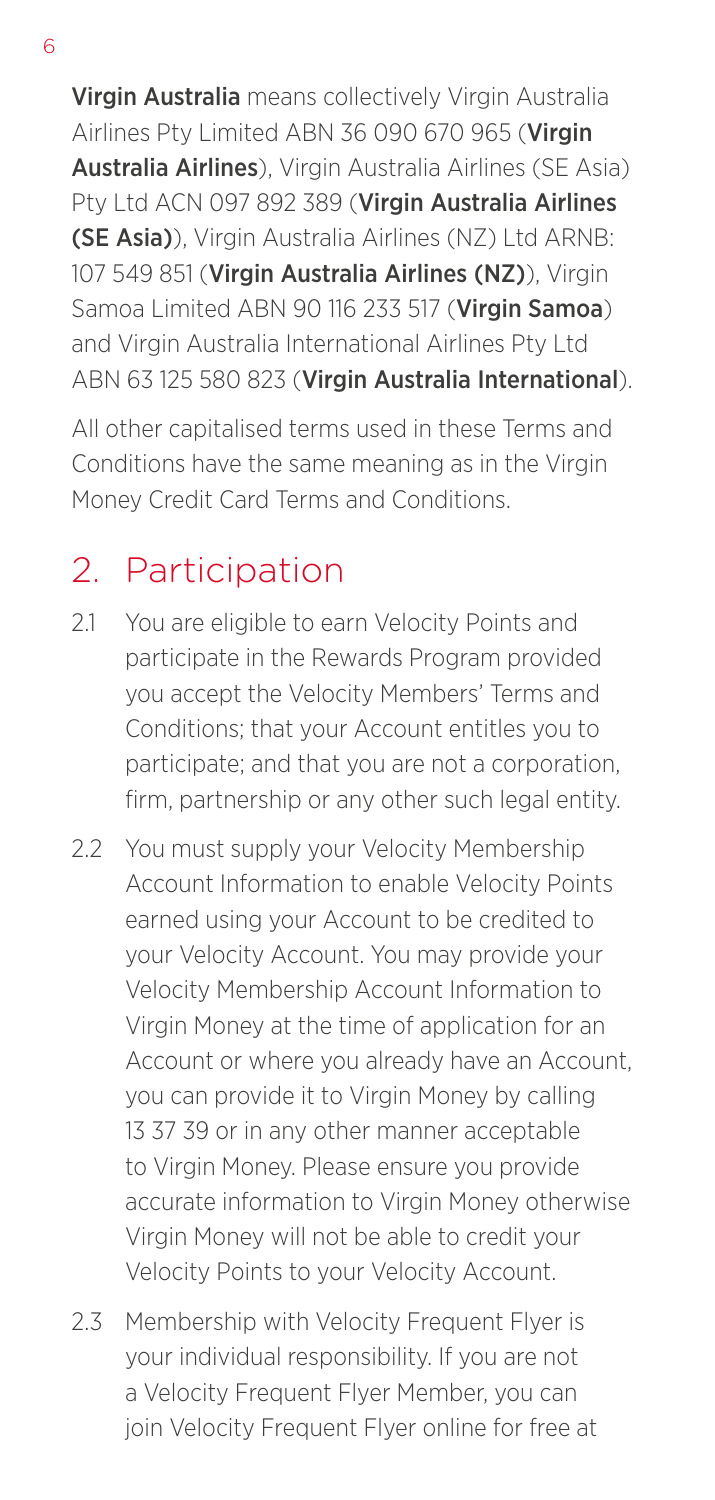[velocityfrequentflyer.com](http://www.velocityfrequentflyer.com) or by calling the Velocity Membership Contact Centre between 8am – 8pm (EST) on 131 875. Please note that an enrolment fee will be charged for joining Velocity Frequent Flyer through the Velocity Membership Contact Centre.

- 2.4 By participating in the Rewards Program, you authorise us to share with Velocity and Virgin Australia, any information necessary to facilitate the earning of Velocity Points and to request their reversal in the case of refunds to your Account, returned goods and services, billing disputes, Unauthorised Transactions and the acquisition and use of the Special Features.
- 2.5 You may elect not to participate in the Rewards Program.
- 2.6 When you use your Account for the first time on Eligible transactions, you agree to be bound by these Terms and Conditions.

| Card type                                  | <b>Earn Rate</b>                                                                                                                                                          |  |
|--------------------------------------------|---------------------------------------------------------------------------------------------------------------------------------------------------------------------------|--|
| <b>Virgin Flyer</b><br><b>Credit Card</b>  | 0.66 Velocity Points for each<br>whole Australian Dollar up to<br>\$1.500 each Statement Period<br>and 0.5 Velocity Points for each<br>whole Australian Dollar thereafter |  |
| Virgin High<br><b>Flyer Credit</b><br>Card | 1 Velocity Point for each whole<br>Australian Dollar up to \$8,000<br>each Statement Period and 0.5<br>Velocity Points for each whole<br>Australian Dollar thereafter     |  |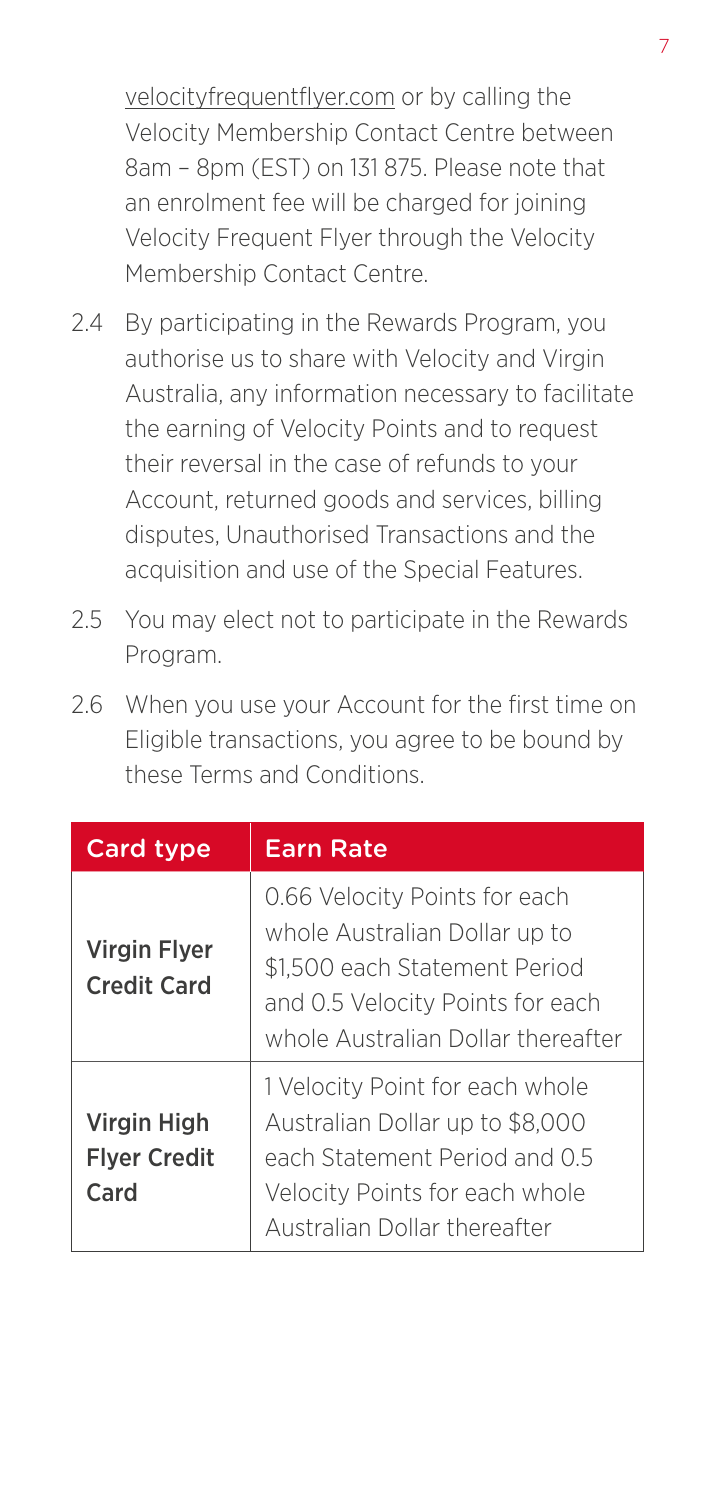# <span id="page-7-0"></span>3. Accumulation of Points

- 3.1 Velocity Points are awarded in respect of Eligible Transactions as set out in the table above. The number of Velocity Points awarded is calculated by reference to the dollar amount of the Eligible Transaction.
- 3.2 When you obtain a refund or reimbursement for an Eligible Transaction that you earned Velocity points on (e.g. from returning goods or services or a disputed transaction) (**Reversed Transaction**) the total number of Velocity Points you earned for the Reversed Transaction will be deducted from the total number of Velocity Points you actually received and would have received (e.g. Velocity Points not earned due to the maximum spend limits being reached) for Eligible Transactions during the Statement Period in which the Reversed Transaction was posted.
- 3.3 Velocity Points have no monetary value, are not transferable (to a third party or to another rewards program offered by us or Velocity) and cannot be redeemed for cash.
- 3.4 Your monthly Account statement will show your Velocity Points earned through the use of your Account during that statement period. Velocity Points will not be credited to your Velocity Account if:
	- a) you are in breach of your Virgin Money Credit Card Terms and Conditions; or
	- b) your Account is suspended; or
	- c) you cease to be a member of Velocity Frequent Flyer; or
	- d) you did not provide Virgin Money with valid Velocity Membership Account Information.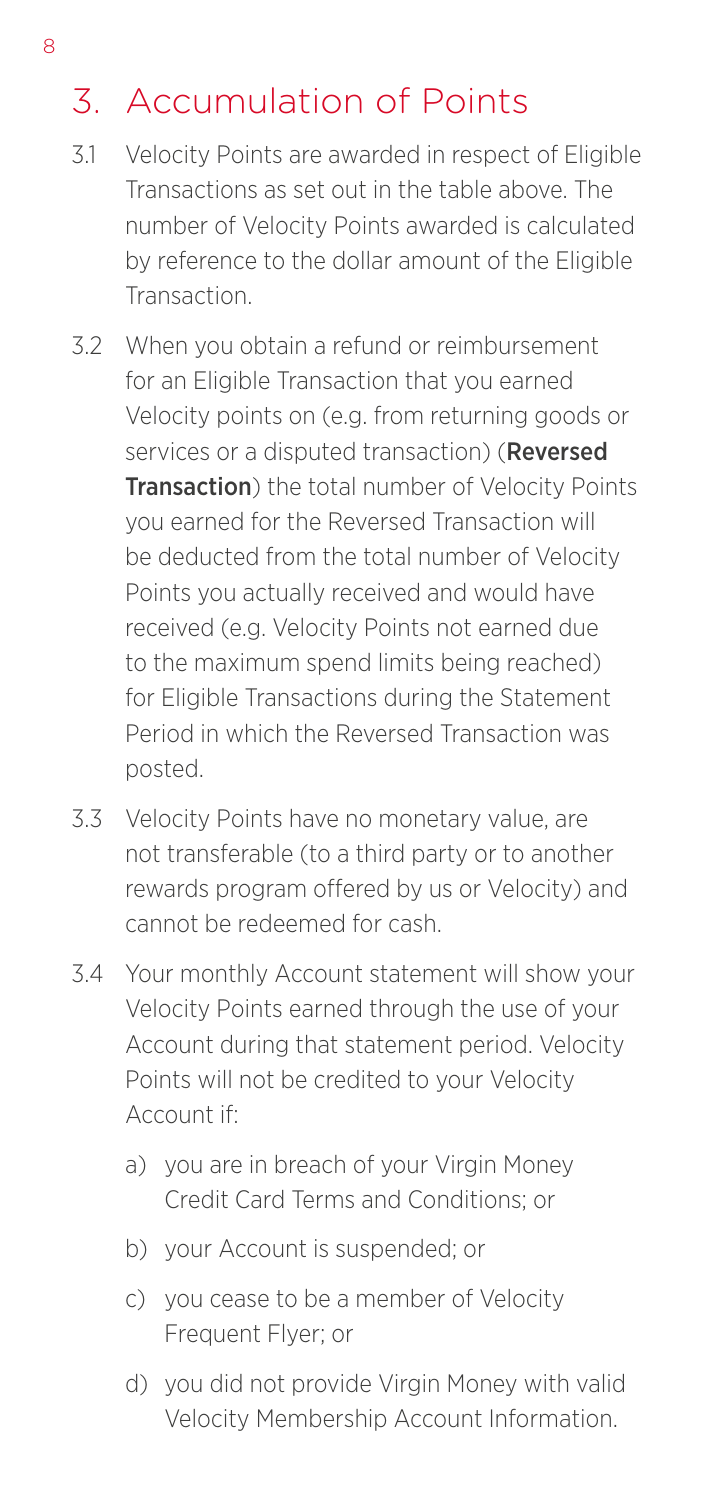- <span id="page-8-0"></span>3.5 If your Account is returned to good standing, we will notify you that your Account is no longer suspended and your Velocity Points balance will be reinstated, unless we reasonably believe that the Velocity Points were not properly earned.
- 3.6 Disputes about missing Velocity Points for Eligible Transactions (including where the dispute concerns your participation in Velocity Frequent Flyer) will only be accepted up to 6 months after the date of the relevant transaction or such time as is reasonable in the circumstances. Documentary evidence may be required.

## 4. Duration and Loss of Velocity Points

- 4.1 From the date your Account is closed or cancelled, whether by us or you, or we receive notification that you have passed away, you will no longer earn Velocity Points.
- 4.2 We reserve the right to suspend or exclude you from continuing to earn Velocity Points in the Rewards Program through the use of your Card and Account if:
	- i) in our reasonable opinion, you have materially breached your Virgin Money Credit Card Terms and Conditions; or
	- ii) no Transactions have been conducted on your Account for an extended period and we have given reasonable notice of our intention to cancel.
- 4.3 If you elect not to, or to no longer, participate in Velocity Frequent Flyer, after we receive your notification, you will no longer earn Velocity Points.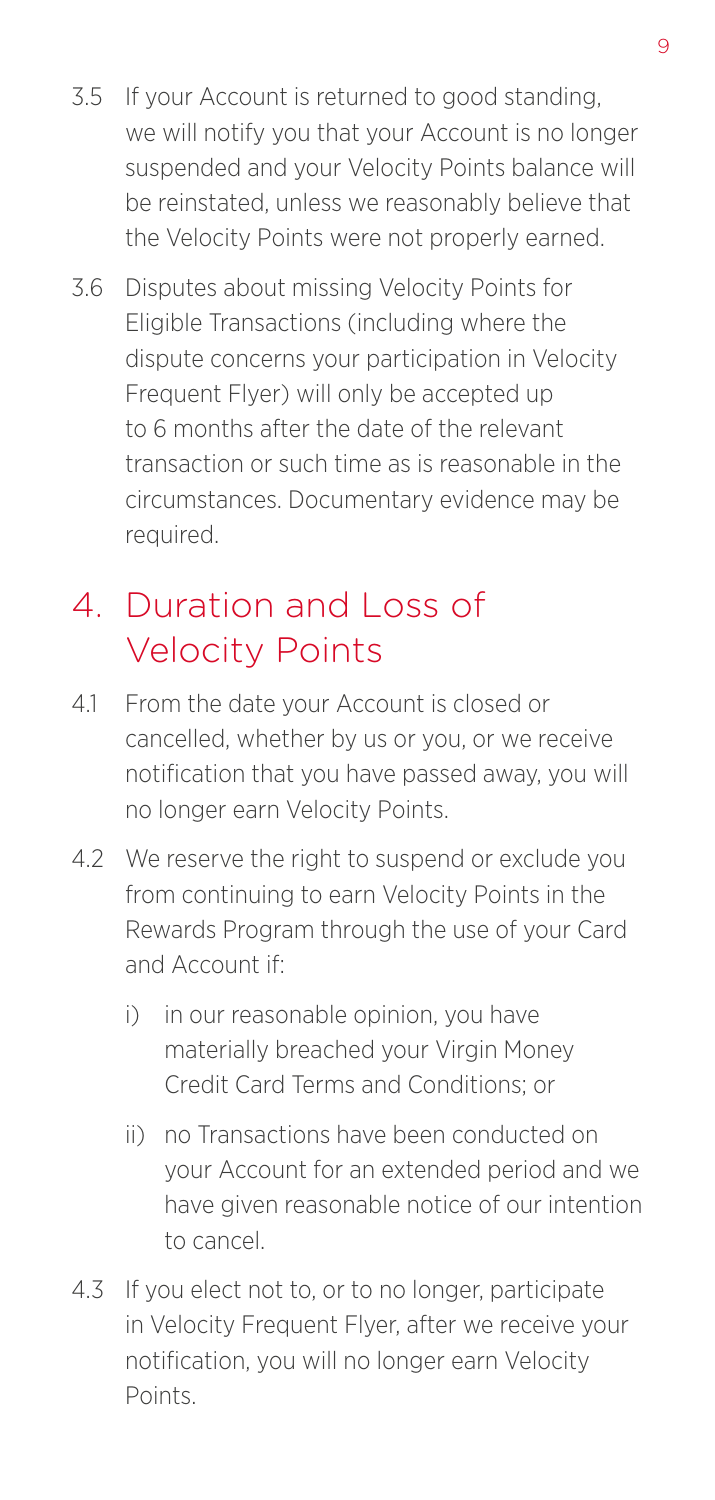## <span id="page-9-0"></span>5. Earning Velocity Points

- 5.1 Velocity Points will only be credited to any Velocity Account in your name, even if the Points being credited were earned from an Additional Cardholder's Eligible Transactions. Once credited to your account, Velocity Points are subject to the Velocity Members' Terms and Conditions, as amended from time to time and located at [velocityfrequentflyer.com](http://www.velocityfrequentflyer.com).
- 5.2 At the end of the primary Cardholder's Statement Period, the Velocity Points earned during that period will be displayed on the Cardholder's statement at the Earn Rate set out in clause 3.1. Please allow up to 15 days after the end of your Statement Period for Velocity Points to be updated in your Velocity Account. Requests for Velocity Points credits outside of your normal Statement Period will not be accepted.

#### 6. Additional Conditions for the Rewards Program

6.1 You cannot participate in the Rewards Program unless you are a member of Velocity Frequent Flyer and you notify us of your Velocity Membership Account Information. If you become a member of Velocity Frequent Flyer. you will be subject to the Velocity Members' Terms and Conditions, as amended from time to time and located at [velocityfrequentflyer.com](http://www.velocityfrequentflyer.com).

## 7. Disclaimer

7.1 To the extent permitted by law, any Claims arising from your participation in the Rewards Program, your use of Velocity Points and any Special Features are against the parties that provide these services.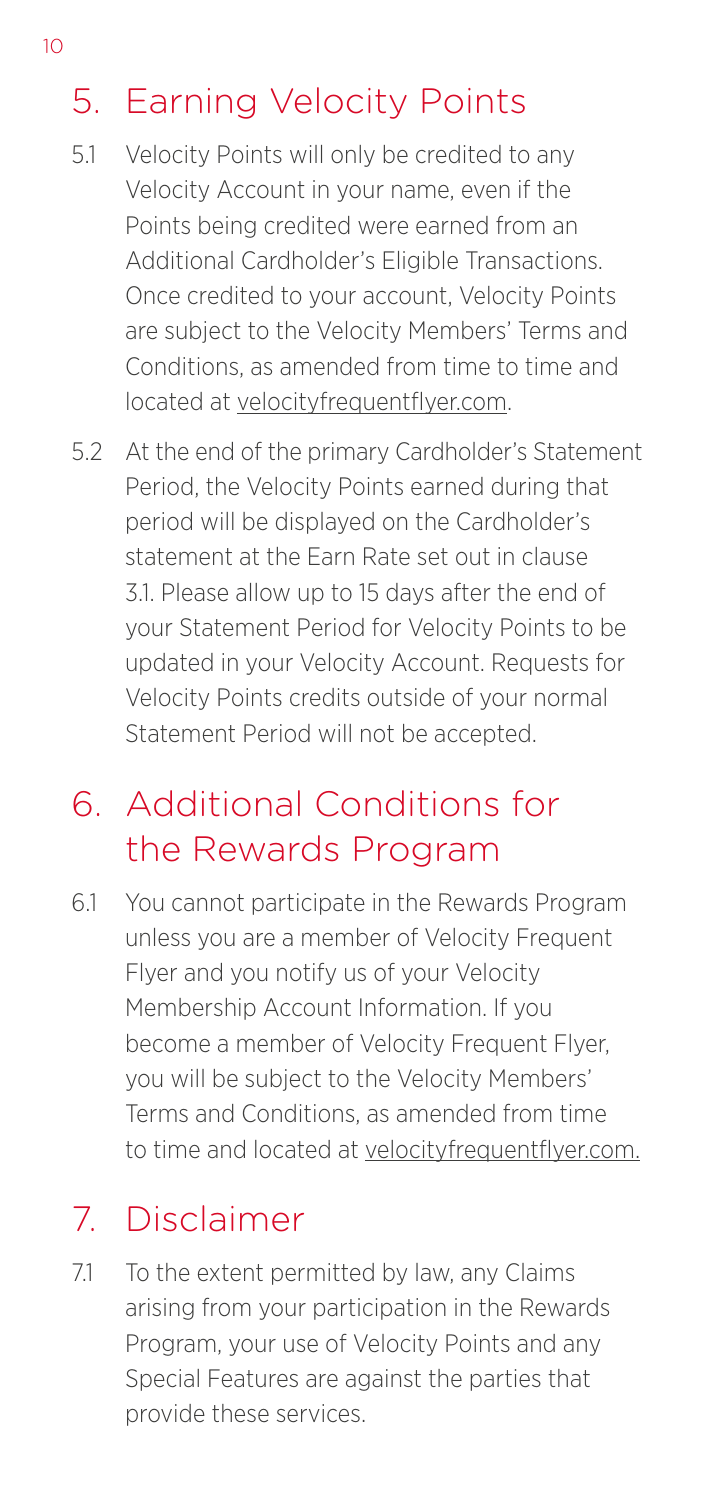<span id="page-10-0"></span>7.2 We do not accept any liability for promotional materials published, or produced directly by Virgin Australia or Velocity.

#### 8. Government Taxes, Duties and Charges

- 8.1 We accept no liability in respect of any government taxes (including Goods and Services Tax), duties or charges arising from the earning or redemption of Velocity Points.
- 8.2 We give no warranty and accept no responsibility as to the ultimate taxation treatment of Velocity Points. Virgin Money recommends that you seek independent tax advice in respect of the tax consequences arising from the use of this product or from participating in the Rewards Program.
- 8.3 Any government tax (including Goods and Services Tax), duty or other charges imposed by law in any country in respect of participation in the Rewards Program.

#### 9. General

9.1 We may suspend or terminate your right to earn Velocity Points. If we terminate this right, we will transfer all remaining points to your Velocity Account within 30 days of the date of termination. We will notify you that we have made this transfer. At the time we terminate your right to earn Velocity Points by using your Account, you will no longer accrue Points on Eligible Transaction. If we notify you that your right to participate in the Rewards Program is no longer suspended, you will be able to earn Velocity Points on Eligible Transactions.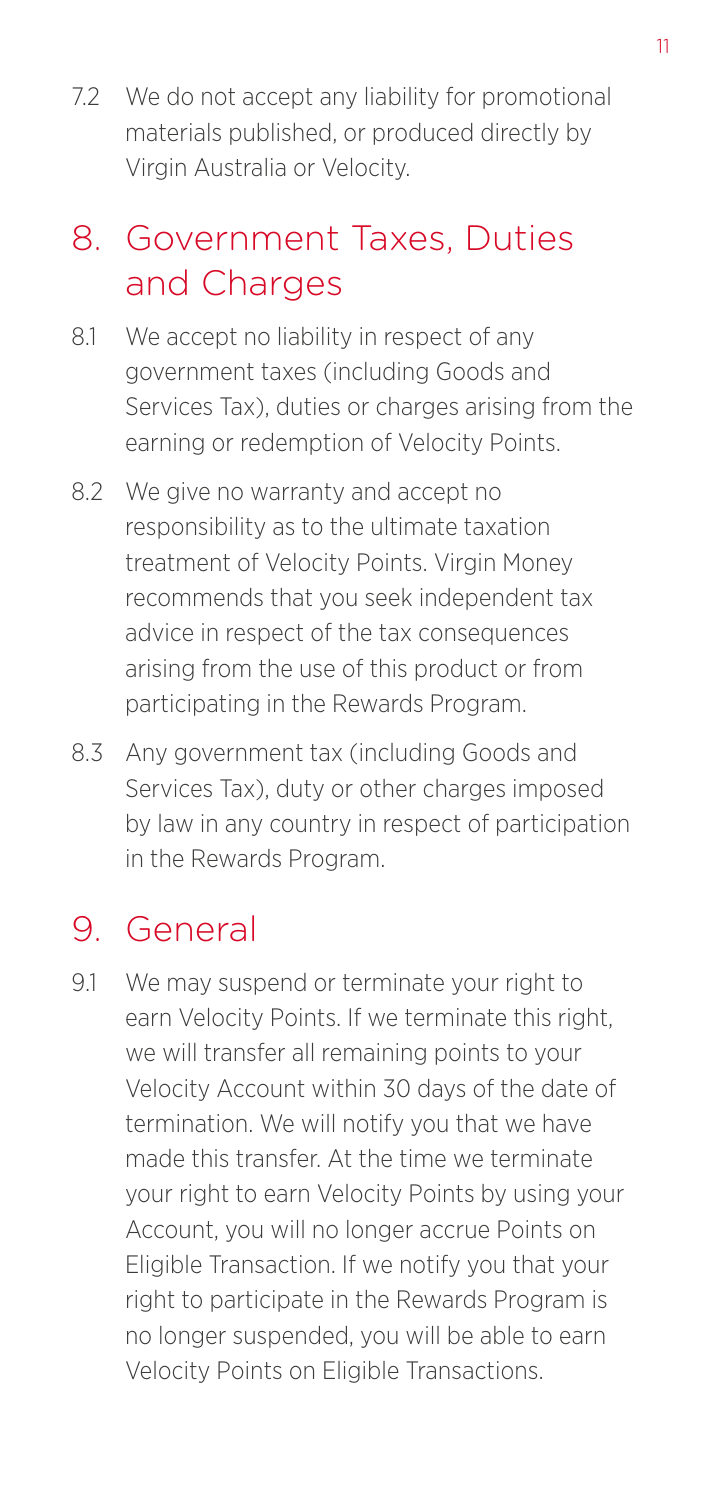- <span id="page-11-0"></span>9.2 We may vary these Terms and Conditions from time to time. For example we may:
	- change the way you earn points;
	- change the way you redeem points;
	- introduce or change Rewards Program features, fees and conditions; and
	- make changes as a result of changes made by our suppliers or partners.

We will provide at least 30 days' prior notice of changes, unless we reasonably consider the change to be non-material in nature. We will give you as much notice as is reasonably practicable for any non-material changes to these terms and conditions.

9.3 You consent to us or any of our agents seeking, collecting, using or supplying any third party with such personal and other information as is required in connection with the Rewards Program.

## 10. Special Features and **Eligibility**

10.1 Your Account may have access to a variety of Special Features. These features will be identified as Special Features and will be subject to these Terms and Conditions, together with the terms and conditions of the Special Features, as advised to you at the time of acquiring or using the Special Features.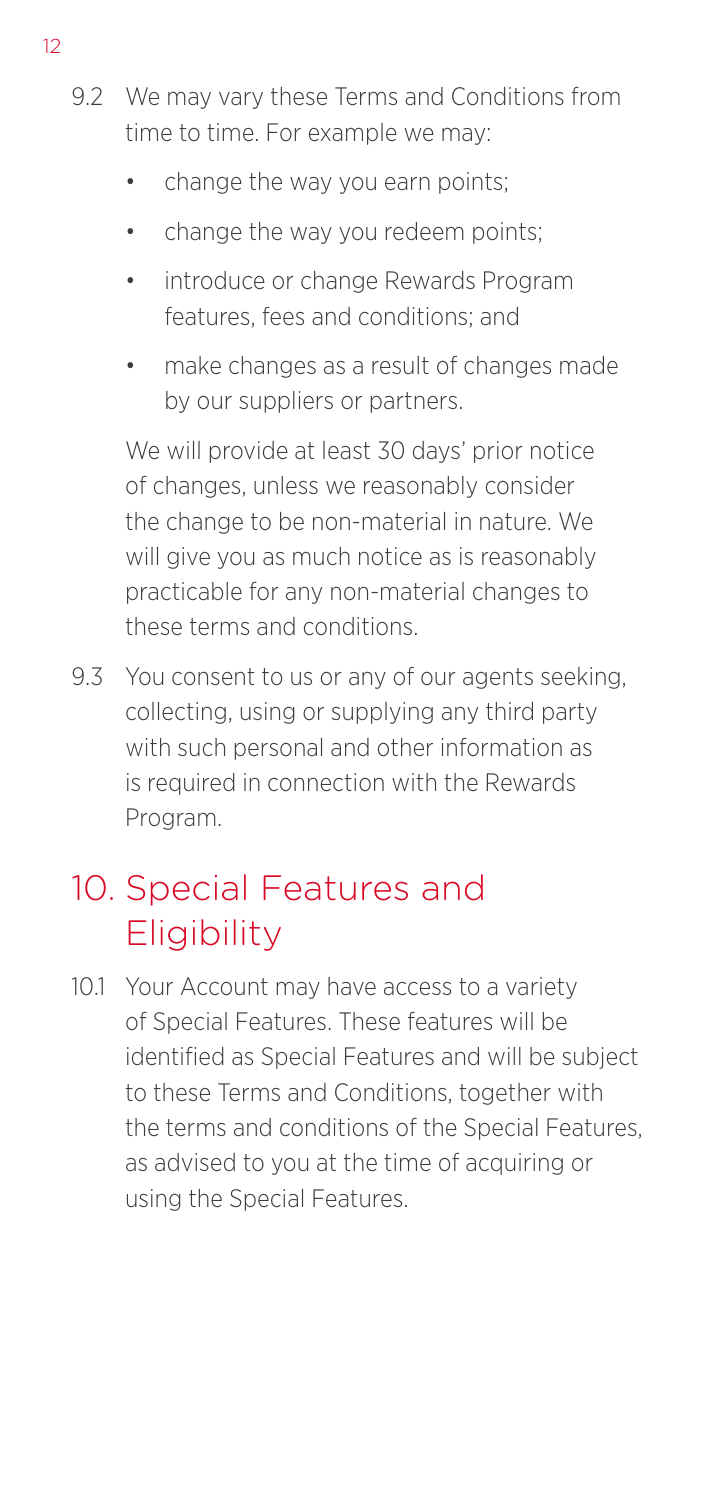## <span id="page-12-0"></span>11. Concierge Services

- 11.1 We provide Concierge Services via third parties. Concierge Services will act on your behalf and as an intermediary in assisting you with the following requests:
	- a) Travel for example, pre-trip information, flight and hotel availability and bookings;
	- b) Entertainment for example, ticket bookings for events, and restaurant reservations;
	- c) Lifestyle for example, information on golf clubs, health clubs, and pet services;
	- d) Shopping for example, sourcing hard to find items or arranging gift purchase and delivery;
	- e) Business for example, computer rentals, conference services and urgent interpretation.
- 11.2 You will be informed of the cost and options, if available, before any booking or purchase is made for you. Concierge Services will not incur costs on your behalf unless your prior consent has been received. Any ticket purchases once authorised and confirmed by you will be deemed as non-refundable on nonexchangeable items.
- 11.3 Concierge Services will provide you with a clear and detailed breakdown of any costs associated with the provision of a service, prior to arranging the service. You will not be charged for research or co-ordination services performed by Concierge Services. You will be responsible for all other costs and expenses related to your request. To the extent possible, goods and services acquired on your behalf will be charged directly by the provider to your Account. Concierge Services advances funds for goods or services, Concierge Services shall bill that amount to your Account.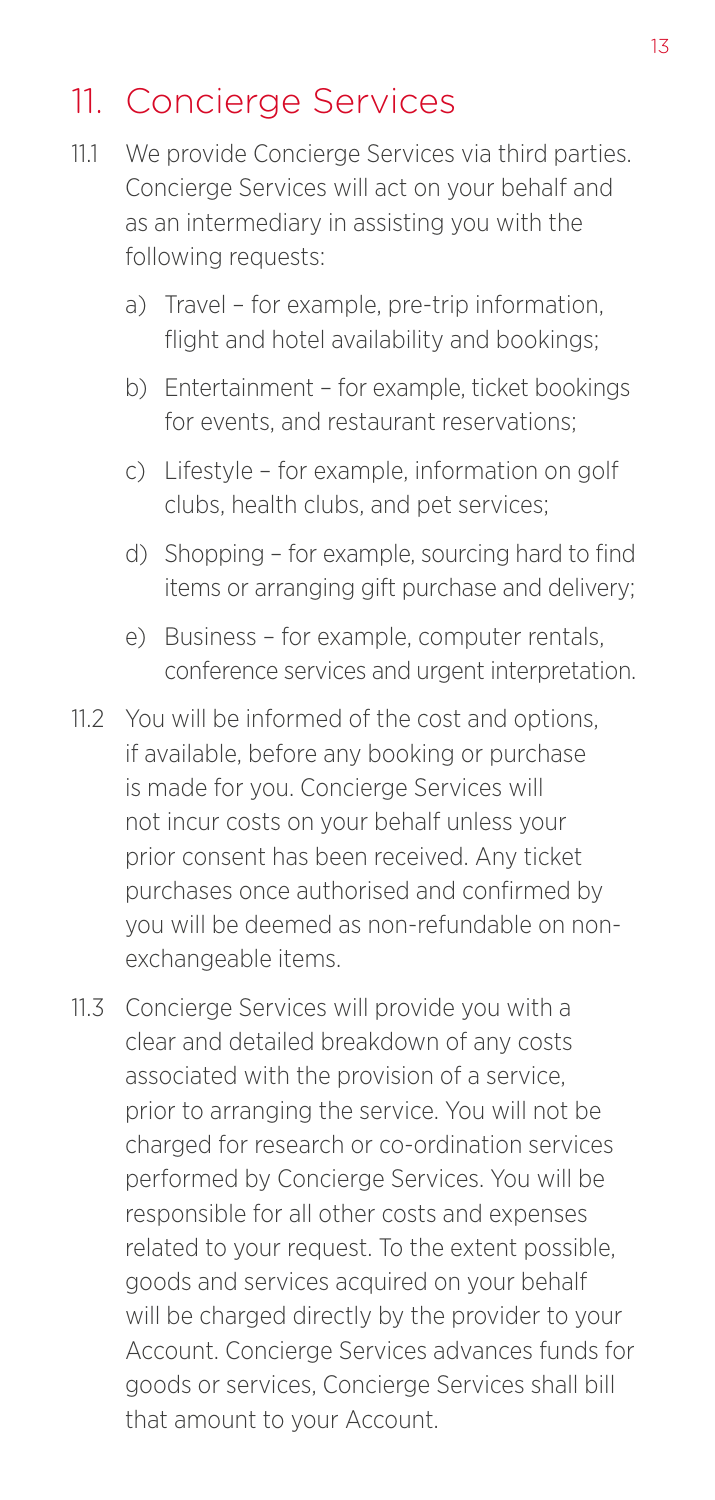- 11.4 Concierge Services will not locate goods and services if they are:
	- a) requested for re-sale, professional or commercial purposes;
	- b) abroad when customs regulations prohibit the shipping of the items to you;
	- c) prohibited under applicable law or which contravene popular moral or ethical standards; or
	- d) do not clearly provide some recreational benefit to you.
- 11.5 When goods or services are purchased on your behalf, items will be purchased and/or delivered in accordance with national and international regulations;
	- a) you are at all times responsible for customs and excise fees and formalities;
	- b) Concierge Services recommends that they be insured for mailing or shipping. Concierge Services does not arrange for an insurance policy to apply to the goods or services purchased on your behalf. If you require an insurance policy for the goods and services purchased on your behalf, you must specify this and you will be charged the cost of the insurance. Neither we nor Concierge Services provides mailing or shipping services. Mailing and shipping services are organised in accordance with your instructions. You may have remedies against the company which ships the goods to you.
- 11.6 Concierge Services accepts no liability arising from any provider that does not fulfil their obligations to you.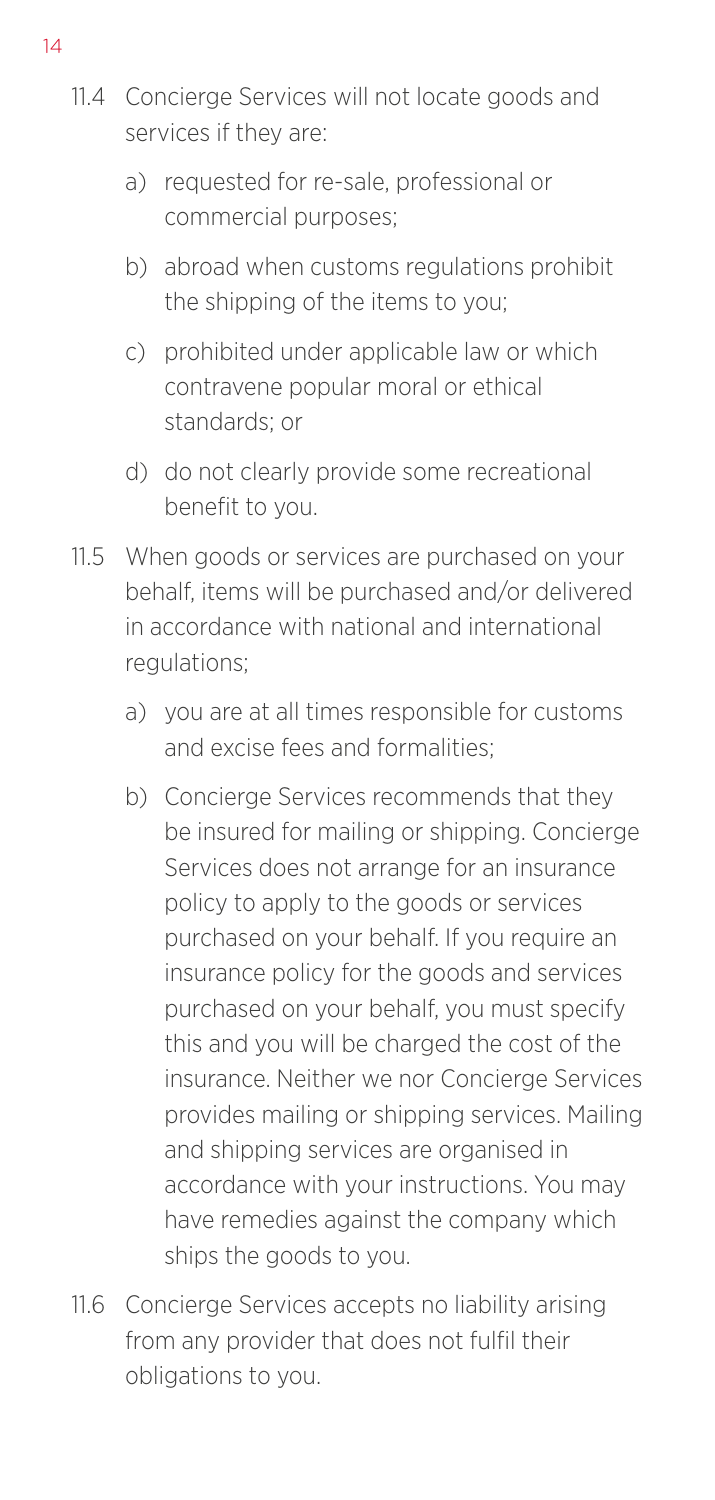This page has been left intentionally blank.